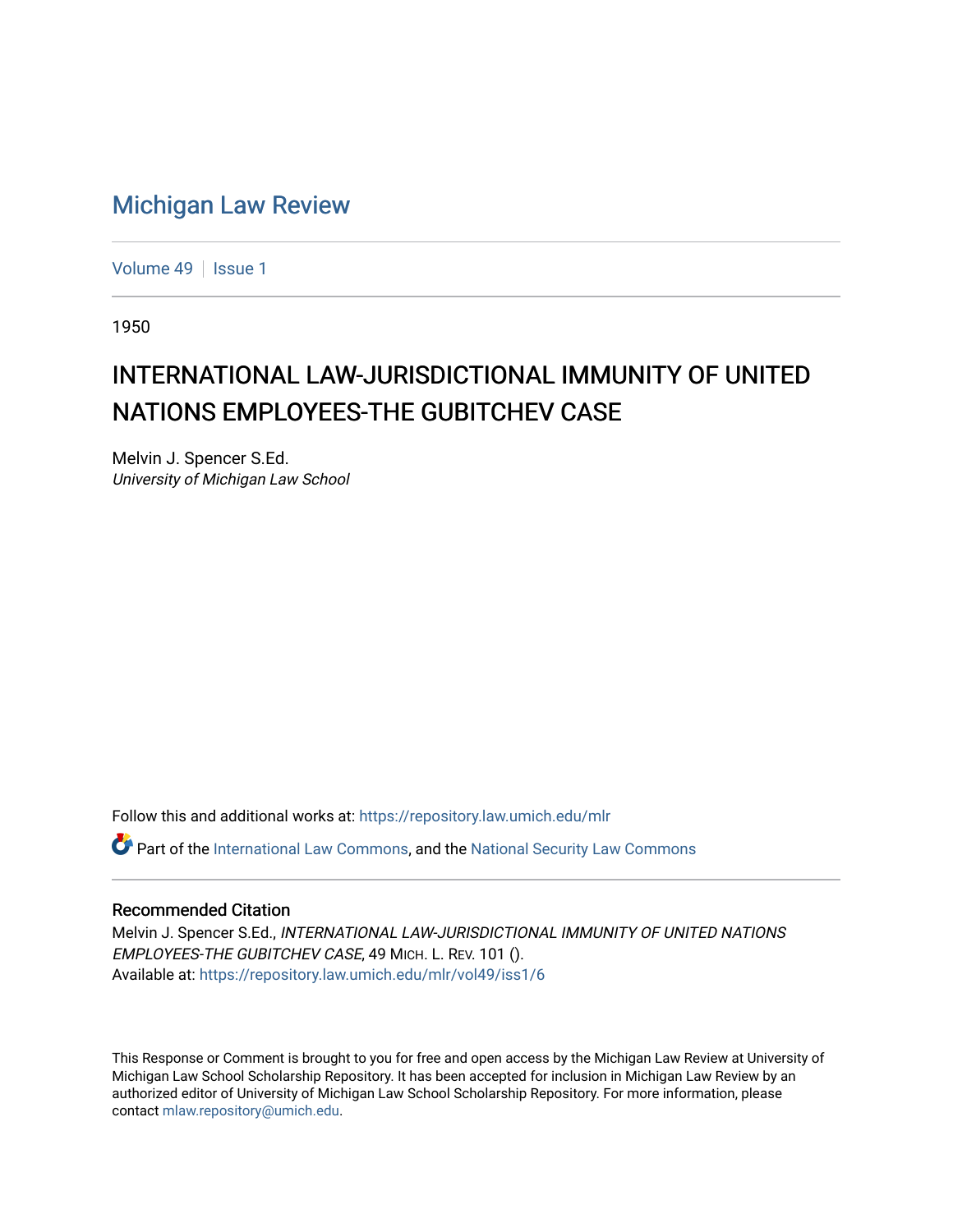INTERNATIONAL LAW-JURISDICTIONAL IMMUNITY OF UNITED NA-TIONS EMPLOYEES-THE GuBITCHEV CASE-Diplomatic officers are immune from the criminal jurisdiction of the receiving state under wellrecognized principles of customary international law, which principles are said to be a part of the law of the United States.<sup>1</sup> As international organizations developed, certain privileges and immunities were given to their personnel by treaties or agreements and it appeared that by common consent of the family of nations their right to immunities might also come to be recognized as a principle of the law of nations.<sup>2</sup> As yet the United States has not recognized such a principle<sup>3</sup> and jurisdictional immunity here must still be provided for in the charter of the international organization or other agreement.

The *Guhitchev* case raised problems both of diplomatic immunity and of the related immunities of United Nations personnel in an unusual way. Gubitchev, a Russian diplomat, was appointed Third Secretary of the Ministry of Foreign Affairs of the Soviet Union, and was sent to the United States in 1946 on a diplomatic passport stamped with a diplomatic visa to accept a position in the United Nations Secretariat. He did not come as an emissary to the United States, was never attached to the Soviet embassy, and never performed diplomatic functions. After his appointment in the Secretariat, Gubitchev was listed by the State Department pursuant to the International Organizations Immunities  $Act<sup>4</sup>$  but his name was never submitted for inclusion on the diplomatic list under the Headquarters Agreement.<sup>5</sup> He was arrested March 4, 1949 for violation of the espionage laws and convicted after the court had twice considered and rejected the claims of diplomatic immunity made by Gubitchev and by the Russian Government on his behalf. $\epsilon$  The court held that none of the applicable agreements between the United States and the United Nations granted

14 HACKWORTH, DIGEST OF INTERNATIONAL LAW 515-532 (1942); Paquete Habana, 175 U.S. 677, 20 S.Ct. 290 (1900).

<sup>2</sup> See generally Hill, IMMUNITIES AND PRIVILEGES OF INTERNATIONAL OFFICIALS (1947); Preuss, "Diplomatic Privileges and Immunities of International Agents," 25 AM.. **J. INT. L. 694 (1931).** 

8 Principal case, 84 F. Supp. 472 at 476 (1949).

<sup>4</sup>59 Stat. L. 669 (1945), 22 U.S.C. (1946) §288; Exec. Order No. 9698, 11 Fed. Reg. 1809 (1946).

<sup>5</sup> P.L. 357, 80th Cong., 1st sess., 61 Stat. L. 756 (1947).

<sup>6</sup>See **N.Y.** TxMEs, March 8, 1950, p. l :6. Gubitchev's sentence was suspended on condition that he waive his right to appeal from the conviction, and that he be deported immediately. MICH. DAILY, March 10, 1950, p. 1:2. Cf. news item in PRAVDA, March 10, 1950: "[B]ecause of the collapse of the unfounded charges advanced against Gubitchev, the court recommended that Gubitchev leave for USSR within 2 weeks." 5 Sov. PREss TRANs., April 1, 1950, p. 223.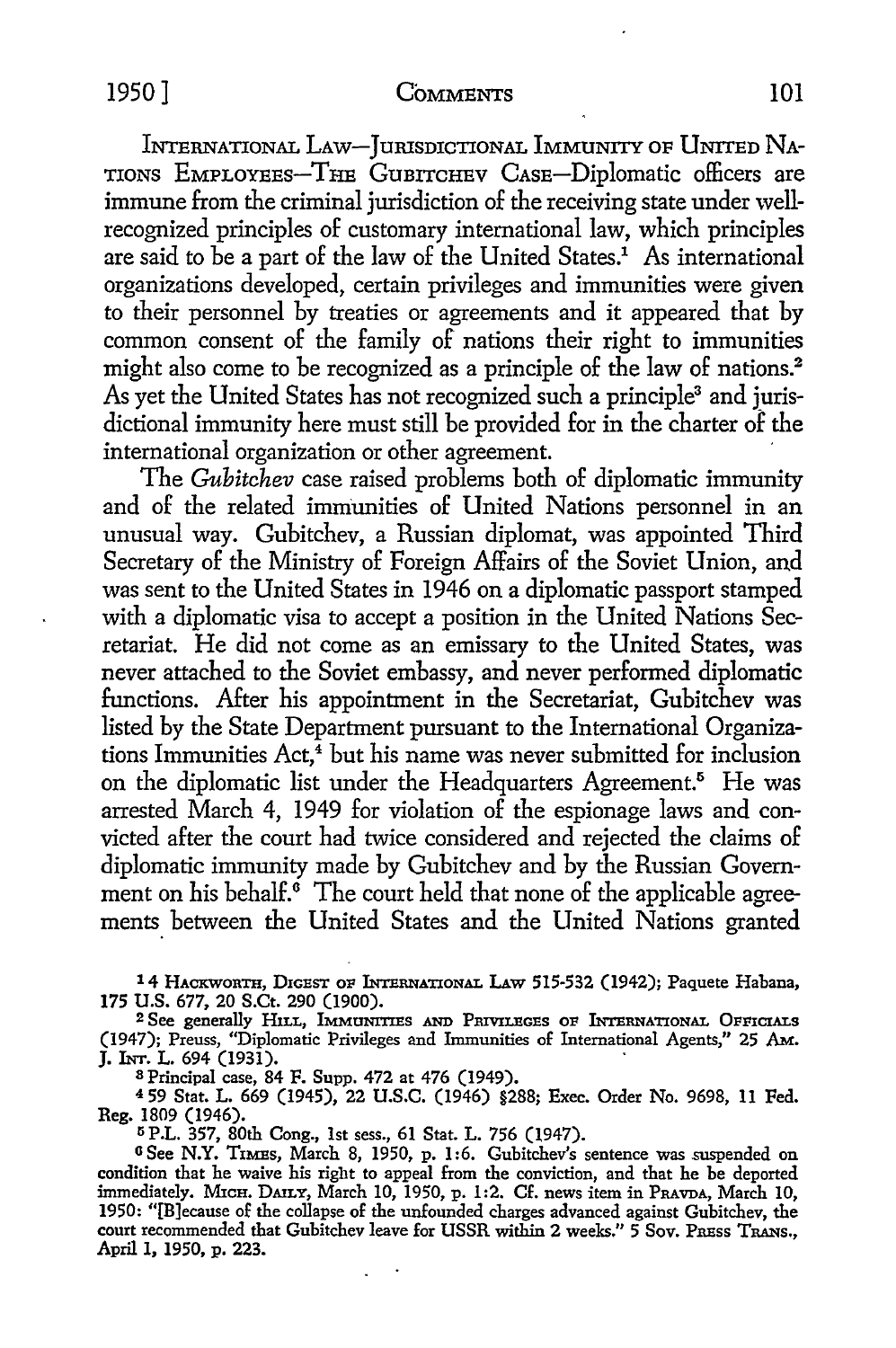immunity and that the "dispositive fact" was the certification of the State Department that Gubitchev did not enjoy diplomatic immunity. *United States v. Coplon and Gubitchev,* (D.C. N.Y. 1949) 84 F. Supp. 472, 88 F. Supp. 915 (1950).

In his opinion on the first order denying·immunity, Judge Rifkind considered the United Nations Charter,<sup>7</sup> the International Organizations Immunities Act and the Headquarters Agreement and found that none of them conferred immunity on Gubitchev, a conclusion which the defendant later conceded. On re-argument before Judge Ryan the defendant contended that his "diplomatic" status and mission entitled him to diplomatic immunity under the law of nations; moreover, that the United States had guaranteed his diplomatic immunity by granting him a diplomatic visa, and that the determination of the State Department to the contrary did not bind the court in this instance.<sup>8</sup> This comment will be limited to a brief discussion of these issues.

## I. *Diplomatic Immunity of Persons on Non-Diplomatic Missions*

Diplomatic immunity is a limited exception to the general rule of territorial sovereignty and jurisdiction of states. It does not result from the fiction of exterritoriality, nor primarily from the courtesy extended to a representative of another sovereign state. Diplomatic immunity is based simply on the necessity that envoys be independent of the jurisdiction of the receiving state in order to fulfill their duties freely.<sup>9</sup> It has even been suggested that, "If the representative is called upon by his own sovereign to perform functions other than those of maintaining relations with the sovereign to whom he is accredited, the purpose with which the latter acquiesces in his non-subjection to the local jurisdiction ceases to operate in respect of those functions."<sup>10</sup> As a matter of general international practice, receiving states effectively limit the number of persons possessed of diplomatic immunities to those

<sup>7</sup>Art. 105, 59 Stat. L. 1031 (1945).

s Brief for Defendant, Crim. No. 129-158, p. 7.

<sup>9</sup> See Harvard Research on International Law, "Diplomatic Privileges and Immunities," 26 AM. J. INT. L. 19, 26 (1932 Supp.); OGDON, BASES OF DIPLOMATIC IMMUNITY, 166-194 (1936); Preuss, "Capacity for Legation and the Theoretical Basis of Diplomatic Immunities," IO N.Y. Univ. L.Q. 170, 181-2 (1932).

10 Hurst, "Diplomatic Immunities-Modern Developments," 10 BRIT. Y.B. INT. L. 1, 4 (1929). But see 2 HYDE, INTERNATIONAL LAw, 2d rev. ed., 1231 (1945), to the effect that American diplomatic officers burdened with non-diplomatic duties do not lose their diplomatic character. To terminate the immunities of an accredited diplomat, a state must give notice and a reasonable time for his departure.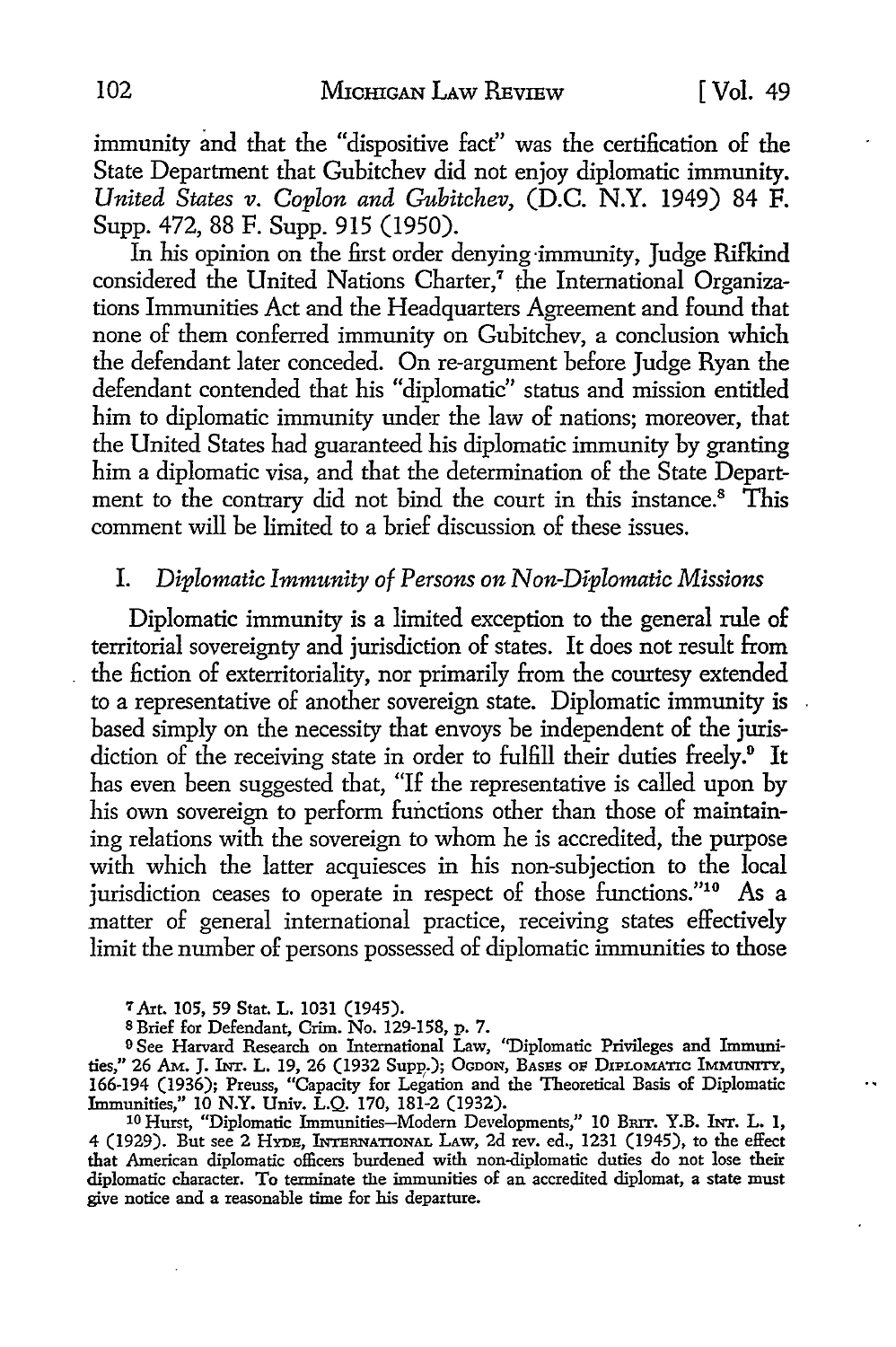whose duties require this independence by requiring acceptance of the envoy as a condition to his continued enjoyment of diplomatic status. They may also condition the grant of immunity on the publication of the envoy's name in a diplomatic list.<sup>11</sup> In the absence of special treaty provisions or other special circumstances, a non-accredited foreign official may not claim diplomatic immunity unless he is engaged in recognized diplomatic functions.<sup>12</sup>

Strictly speaking, the officers of the United Nations and the representatives of its member nations are not "diplomats" and perform no diplomatic functions.<sup>13</sup> The United States has, therefore, refused to recognize any principle of the law of nations which entitles them to jurisdictional immunity.<sup>14</sup> Our government has implemented its obligation as a signatory to the Charter of the United Nations by conferring immunity on representatives, officials and employees for acts done in their official capacity, $15$  and immunity equal to diplomatic immunity on certain resident representatives of member nations.16 The United Nations apparently does not claim or want more extensive immunities.17 • Even assuming, as the defendant daimed, that dignitaries of international organizations possessed diplomatic immunity under cus-

**11** Harvard Research on International Law, ''Diplomatic Privileges and Immunities,"

<sup>12</sup> In Engelke v. Musmann, [1928] A.C. (H.L.) 433, a consular secretary was accorded immunity because the British Foreign Office certified that he was working in a diplomatic capacity. See 2 HYDE, INTERNATIONAL LAW, 2d rev. ed., 1230-1234 (1945). Cf. Harvard Research on International Law, "Diplomatic Privileges and Immunities," 26 AM. J. INT. L. 43-45 (1932 Supp.) which does not attempt a precise definition of diplomatic functions and indicates that the distinction is more formal than functional. Military, naval, and commercial attaches are not actually diplomatic officers but perform diplomatic functions and are entitled to immunity on this ground. See 4 HACKWORTH, DIGEST OF lNTERNATIONAL LAW 401-405 (1942).

18 Harvard Research on International Law, ''Diplomatic Privileges and Immunities," 26 AM. J. INT. L. 19, 43 (1932 Supp.); Kunz, "Privileges and Immunities of International Organizations,'' 41 AM. J. INT. L. 828, 841 (1947); 1 OPPENHEIM-LAUTERPACHT, INTER-NATIONAL LAw, 7th ed., 703-705, 734-740 (1948). But cf. "Havana Convention on Diplomatic Officers," 22 AM. J. INT. L. 142 (1928 Supp.).

14 4 HACKWORTH, DIGEST OF lNTERNATIONAL LAW 422-3 (1942). Although the opinion was limited to "officials" or "agents,'' Judge Rifkind in the principal case construed it to include "representatives." 84 F. Supp. 472 at 476.

15 International Organizations Immunities Act, 59 Stat. L. 669 at §7 (b). Gubitchev's act of espionage was obviously not performed in his official capacity, or he would have been entitled to the protection of the act.<br><sup>10</sup> Headquarters Agreement, 61 Stat. L. 756 at §15.

 $\overline{\mathbf{1}}$ 

17 See United Nations Charter, Art. 105: "Representatives . . . and officials . . . shall similarly enjoy such privileges and immunities as are necessary for the independent exercise of their functions. . . ." Both Mr. Lie and Mr. Hov stated that Gubitchev was not entitled to immunity. N.Y. TIMEs, March 8, 1949, p. 3:3; March 13, 1949, p. 1:6.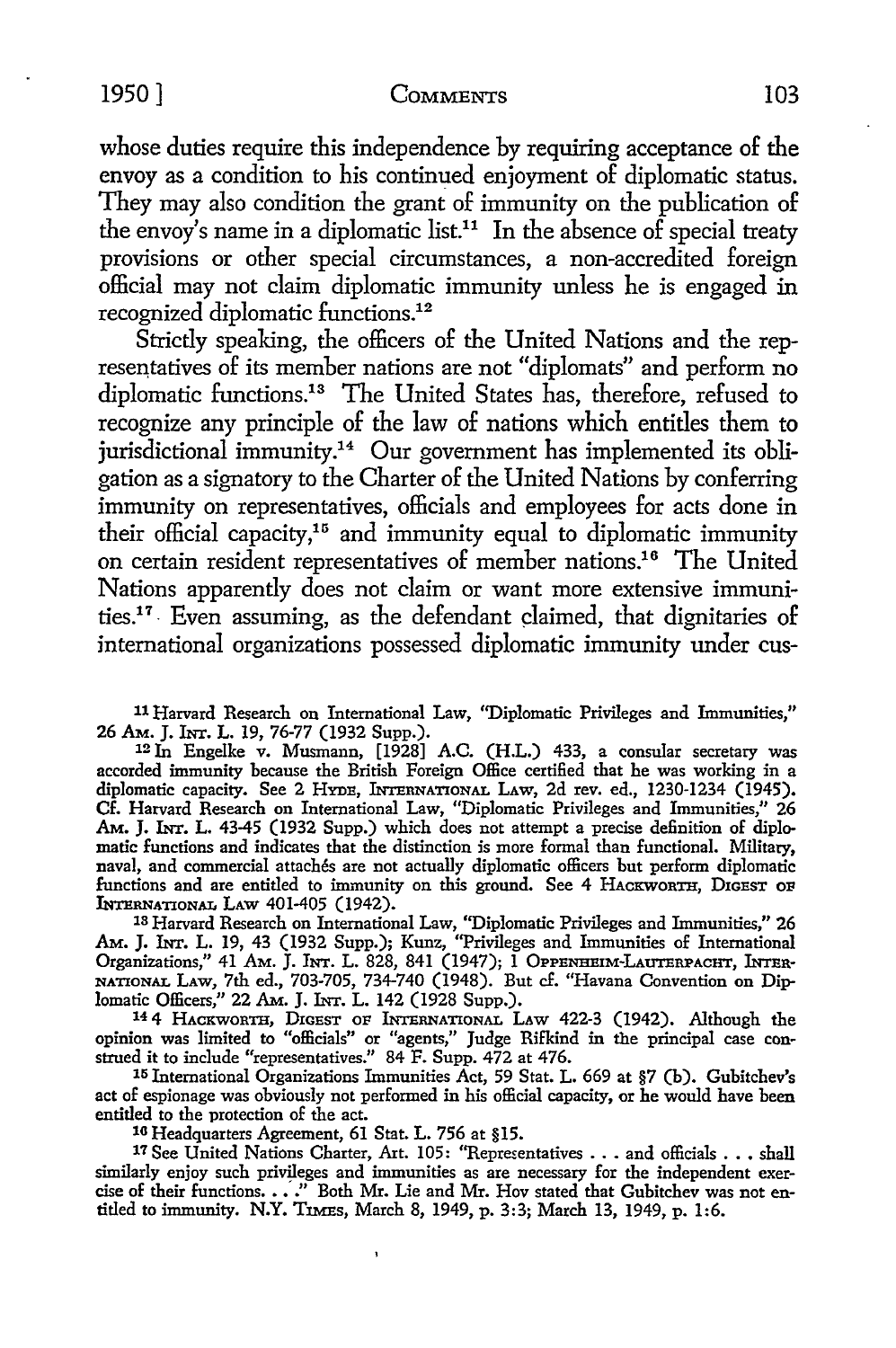·tomary international law, it might be argued that the two agreements under which immunity is granted simply restate existing principles;<sup>18</sup> or, if there is a conflict, that the explicit provisions of the agreements prevail in United States courts.19 Furthermore, the right to claim or waive immunity belongs to the organization itself, not to the officer or employee.<sup>20</sup>

The claim of Gubitchev was anomalous. He claimed diplomatic status and immunity because of his original appointment by the U.S.S.R.<sup>21</sup> and explained his non-accreditation by the United States and his non-association with a diplomatic mission by the fact that he was sent to the United Nations, not to our government. But diplomatic immunity of non-accredited persons is the result of functional necessity, and Gubitchev claimed neither diplomatic nor international functions which would warrant his being granted immunity, even as a courtesy, in the absence of applicable treaty provisions. In essence he claimed that Russia could create diplomatic privileges and immunities in the United States simply by characterizing Gubitchev a "diplomat" and sending him to work in the United Nations, regardless of his actual duties. Neither the United Nations nor the United States recognizes such a broad and potentially dangerous power in member nations, all of whom agreed to the charter limitation to "such privileges and immunities as are necessary for the independent exercise of their function.  $\ldots$ ."22

18 The ''Modus Vivendi" between the League of Nations and Switzerland provided for immunity from civil and penal jurisdiction for top officials and immunity for official acts for officials of the second category. Art. VII (1926), unofficial translation in HILL, IM-MUNITIES AND PRIVILEGES OF INTERNATIONAL OFFICIALS 138 (1947). See 46 Mich L. REv. 381 (1948).

19 The Over the Top, (D. C. Conn. 1925) 5 F (2d) 838, 842; 1 OPPENHEIM-LAUTER-PAGHT, lNTERNAl'IONAL LAW, 7th ed., 40, (1948). Treaties are construed. if possible **to**  conform to principles of international Iaw. 5 HACKWORTH, DIGEST OF INTERNATIONAL LAW 230-1 (1942).

20 City of New Rochelle v. Page-Sharp, 91 N.Y.S. (2d) 290 (1949), 44 AM. J. INT. L. 418 (1950). See International Organizations Immunities Act, 59 Stat. L. 669 at §7 (h); Convention on Privileges and Immunities of United Nations, §§14, 20 (1946). The United States has not acceded to the Convention, except as referred to in the Headquarters Agreement, 61 Stat. L. 756 at §26.

21 Principal case, 88 F. Supp. 915 at 917. Gubitchev claimed that retention of his position in the Russian diplomatic service was not inconsistent with acceptance of employment on United Nations staff. A United Nations spokesman stated that this dual status was possible. N.Y. TIMES, DEC. 6, 1949, p. 7:2.

22 United Nations Charter, Art. 105 (2), 59 Stat. L. 1031 (1945).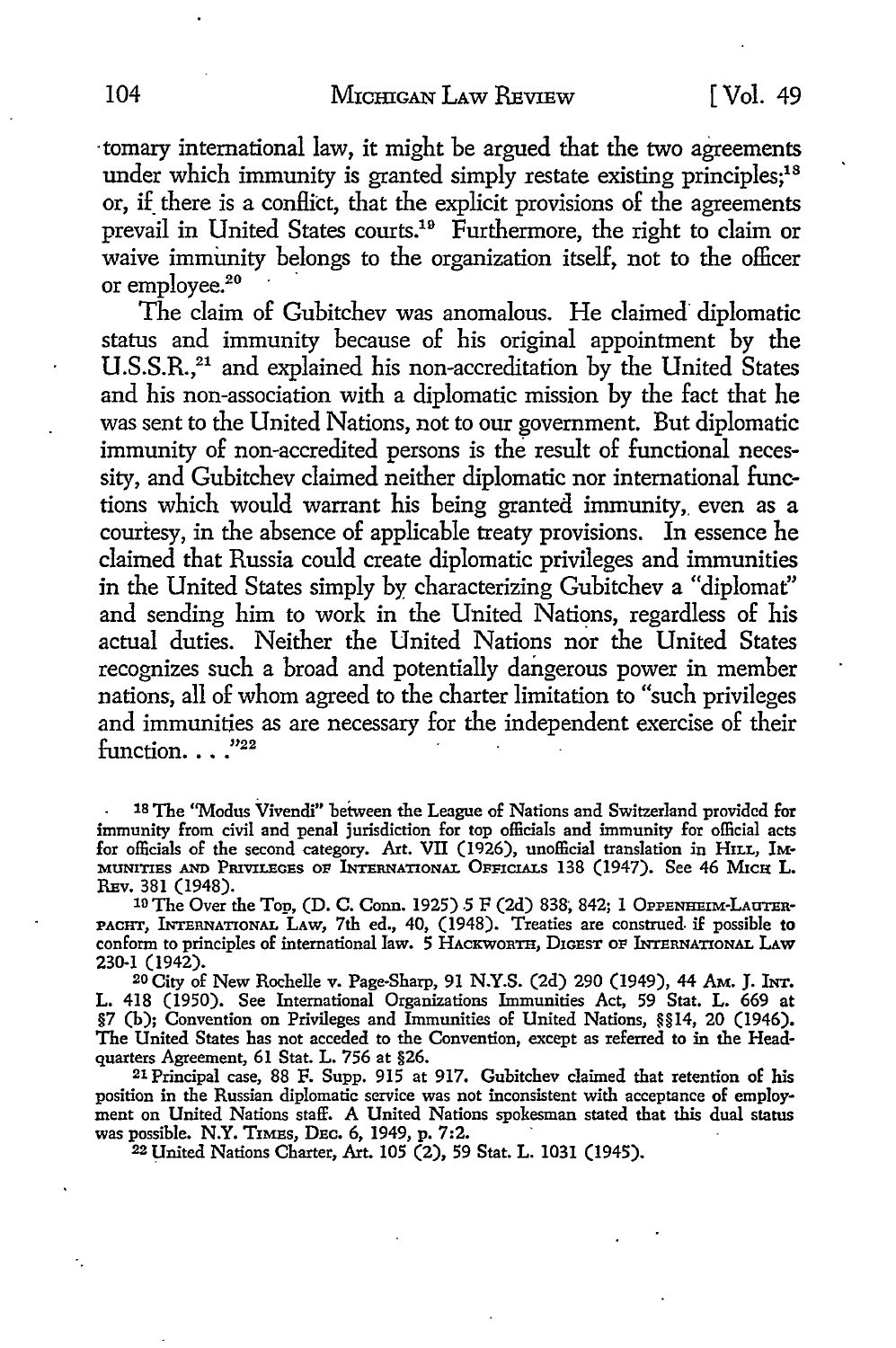# IL *Eflect of Grant of Diplomatic Visa on Right to Diplomatic*  · *Immunity*

Probably the most substantial argument advanced by the defendant on re-argument concerned the diplomatic visa granted to Gubitchev by the American embassy in Russia. It was contended that Gubitchev's diplomatic passport proved his diplomatic character and gave notice thereof to the United States, and that our government had guaranteed recognition here of that status and immunity by granting him the visa.<sup>23</sup> Judge Ryan held, however, that the visa did not of itself constitute a grant of diplomatic immunity, because the Regulations provide for issuance to non-diplomatic persons.<sup>24</sup> The State Department has a practice of extending diplomatic privileges and immunities to some nondiplomatic persons as a matter of courtesy.<sup>25</sup> Quite possibly the Regulations were simply intended to list all persons who might be extended diplomatic immunity either as a courtesy or as a right under international law. In the absence of a declaration of the State Department as to the status of particular individuals the practice provided by the Regulations has little value in determining the effect of a diplomatic visa issued thereunder.

The effect of the diplomatic visa could have been more satisfactorily explained by reference to its significance in customary international law. Passports and visas are primarily travel documents and it is doubtful if they confer any substantive rights, in the absence of special treaty provisions, which are recognized in international law.<sup>26</sup> They merely evidence the identity or status of the bearer. Although in United States practice a diplomatic passport is both a travel document and a certificate of the official identity of the bearer, $27$  it is not the source of his status. Obviously his appointment, accreditation, acceptance, and duties give him diplomatic status. The diplomatic passport is at most only prima facie evidence of the diplomatic status of the bearer.

23 Brie£ for Defendant, 6-7.

<sup>24</sup> Principal case, 88 F. Supp. 915 at 920. The court relied also on the certification of the State Department. 22 CoDE FED. REGS. §40.4 (A) (1949) lists 15 classes of aliens eligible to receive diplomatic visas.

<sup>25</sup> DEPT. OF STATE AmE-MEMoIRE, April 28, 1949. See the principal case, 88 F. Supp. 915 at 919. See also 3 HACKWORTH, DIGEST OF INTERNATIONAL LAW 452 (1942). <sup>20</sup> Diplock, "Passports and Protection in International Law," 32 Grot. Soc. Trans.

for 1946, 42 at 58 (1947). Cf. 3 HACKWORTH, DIGEST OF lNrERNATIONAL LAw 435-6 (1942).

*<sup>21</sup>* 3 HACKWORTH, DIGEST oF INTERNATIONAL LAw 452 (1942).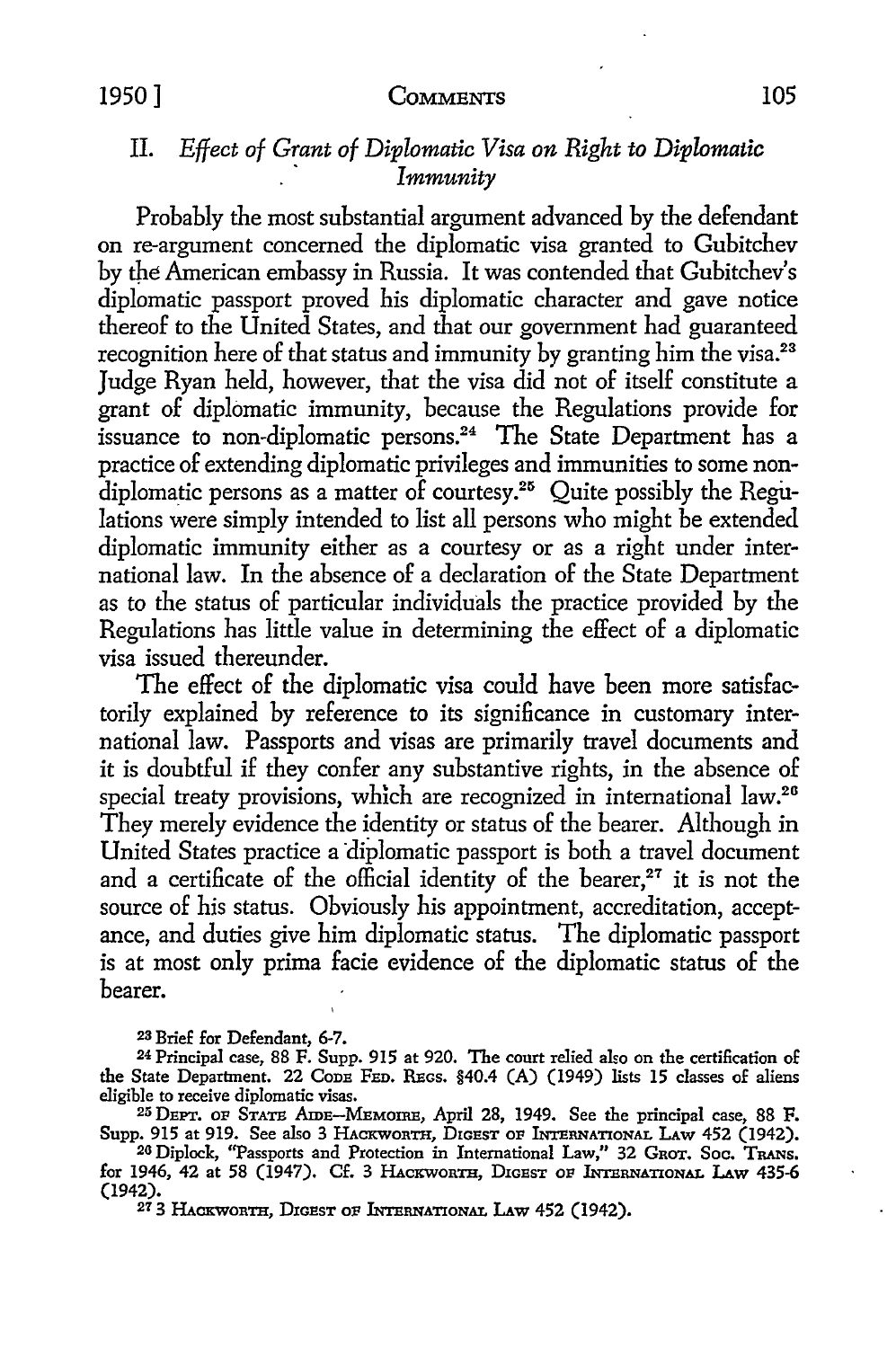At an earlier period in England passports were issued to nonnationals to show that the bearer had permission to travel in the issuing state. Visas came to be used as convenient substitutes for this kind of passport.28 They simply permitted and facilitated the travel of the bearer, but did not constitute a grant of special protection. Here again, the right to protection which exists under international law arises from the nationality or status of the individual. As a matter of municipal law, the right to enter a state may be conditioned on the possession of whatever document it pleases, or not conditioned at all.<sup>29</sup> The United States has chosen to facilitate official intercourse through the use of diplomatic visas, but does not in so doing guarantee diplomatic status and immunities to persons receiving diplomatic visas, in the absence of any treaty or agreement. Such immunities result only from the recognition by the State Department of the active diplomatic status of the individual, either through an *agreation,* formal reception of the envoy, or in the case of delegates to the United Nations the special procedure provided in the Headquarters Agreement. The diplomatic visa is simply an endorsement on a diplomatic or equivalent passport authorizing the bearer's entry into the United States as a non-immigrant.30 It recognizes the authenticity of the passport and in practice it may also be an acknowledgment that the bearer is prima facie entitled to recognition as a diplomat. But the acknowledgment is not conclusive since the diplomatic visa may be cancelled or revoked under certain circumstances.<sup>31</sup> It seems clear that neither diplomatic passports nor diplomatic visas stamped thereon confer in themselves any rights recognized in international law.<sup>32</sup>

28 Diplock, "Passports and Protection in International Law," 32 GnoT. Soc. **TRANs.**  for 1946, 42 at 50 (1947); Wheaton, International Law, §224 footnote (1886 text).

29 Diplock, "Passports and Protection in International Law," 32 GROT. Soc. TRANS. for 1946, 42 at 57 (1947).

30 See Immigration Act of 1924 as amended, 43 Stat. L. 154, 8 U.S.C. (1946) §§203, 215. .

3122 CoDE FED. REcs. §40.14 (1949). Grounds for cancellation are obtaining the visa by fraud, misrepresentation, or in other improper manner, or inadmissibility of the holder into the United States.

32 See 1 HACKWORTH, DIGEST OF INTERNATIONAL LAW 338-9 (1942). Issuance of diplomatic visas to representatives of an unrecognized government (Russia) were said **by**  the Secretary of State to constitute neither precedent nor recognition of the existing regime in Russia. The State Department has also expressed the opinion that, ". . . [S]uch an official [of the League of Nations] would customarily be given a diplomatic visa on the basis of his diplomatic passport and accorded the courtesies usually extended to holders of such passports. You will appreciate the fact, however, that *no assurance can be given that such*  a visa would be regarded as entitling the holder to the privileges and immunities of a dip*lomatic officer.* . . ." I FOREIGN RELATIONS OF THE UNITED STATES (1927), p. 414 (1942). (Emphasis added).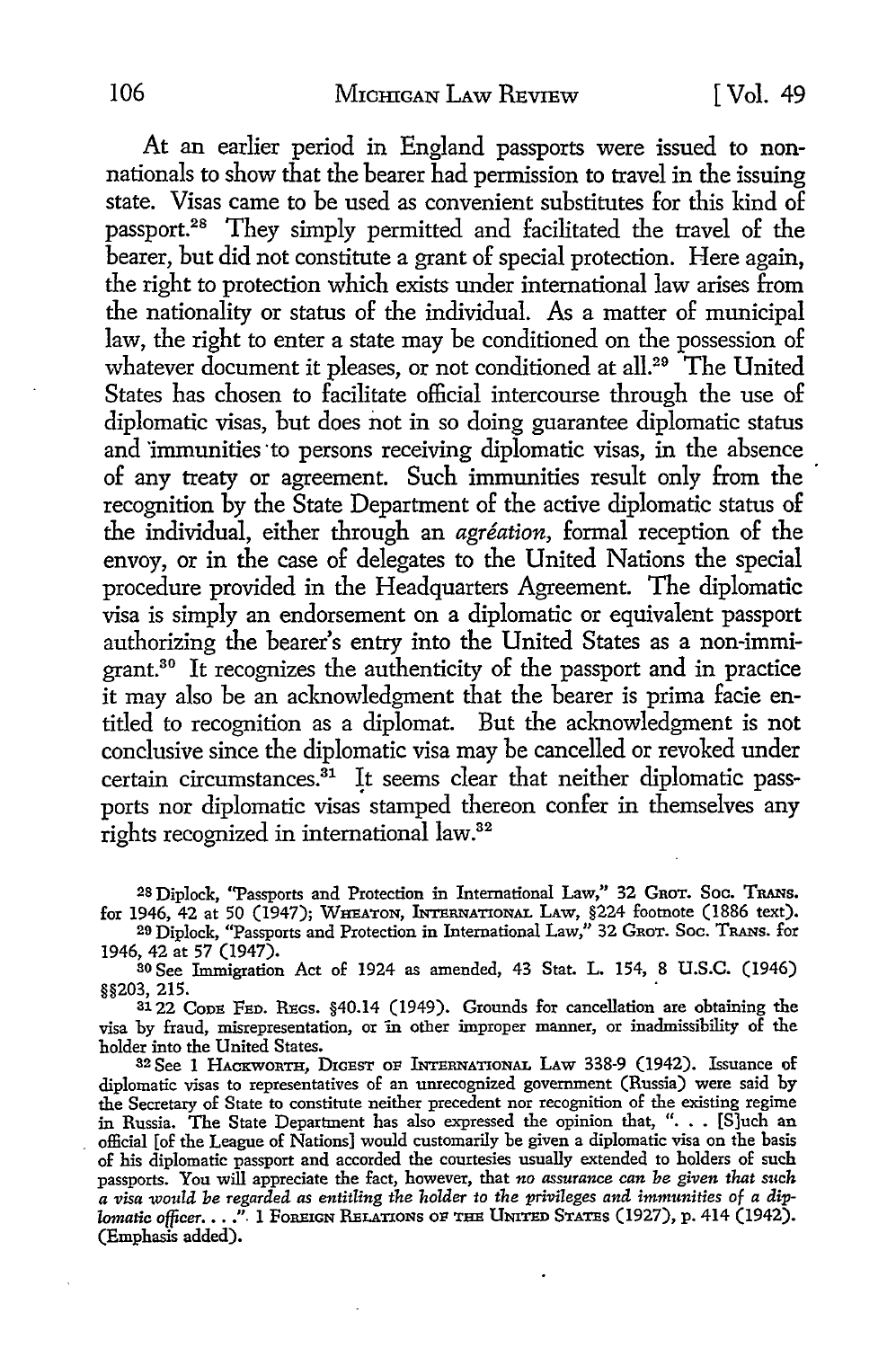# III. *Conclusiveness of a Certification by the State Department*

It has become uniform practice for courts in the United States to accept as conclusive the certification of the State Department that an individual enjoys diplomatic status. A practical reason is that, ordinarily, recognition by the State Department is the best evidence of accreditation by our government.<sup>33</sup> Moreover, the judiciary defer to the decisions of the executive branch of the government on political questions. Since the Constitution commits the conduct of foreign affairs to the executive department, diplomatic status is said to be a political question which should be decided exclusively by the executive. 34 Gubitchev argued that neither of these considerations justified the application of the rule of conclusiveness in his case because he did not claim immunity through accreditation to our Government; hence the State Department had no official knowledge or concern about his status. But the State Department conducts our relations with the United Nations, and is in fact directly concerned with the status of foreign personnel under our agreements with the United Nations.<sup>35</sup>

The wisdom of giving conclusive effect to declarations by the State Department of facts peculiarly within its knowledge is unquestionable. But the courts increasingly tend to be bound also by conclusions of law submitted by the State Department, which practice has provoked some criticism.<sup>36</sup> Ordinarily, the conclusion of exemption from juris-

33 United States v. Liddle, (D.C. Pa. 1808) F.C. 15, 598. In Sullivan v. State of Sao Paulo, (C.C.A. 2d, 1941) 122 F. (2d) 355, the court communicated with the State Department until it elicited a statenient that the defendant was entitled to sovereign immunity. The court then deemed that to be at least the best possible evidence. Cf. Musmann v. Engelke, [1928] 1 K.B. 90 at 103.

<sup>34</sup>United States v. Ortega, (C.C.A. Pa. 1825) 27 Fed. Cas. No. 15,971. Letters from the Secretary of State and the testimony of the chief clerk of the department of state, recognizing an assaulted charge d'alfaires as a diplomatic official were there held to answer conclusively arguments of non-immunity. The Court in In re Baiz, 135 U.S. 403, 10 S.Ct. 854 (1890) denied a claim of immunity, giving some significance to the absence of a certificate of the State Department. The Court said that such a certificate would have been enough to entitle the claimant to immunity. See also Carrera v. Carrera, (App. D.C., 1949) 174 F. (2d) 496.

35 The International Organizations Immunities Act, 59 Stat. L. 669 at §8 requires acceptance *by* the Secretary of State as a condition precedent to the immunities therein contained. Section 15 of the Headquarters Agreement necessitates agreement among the Secretary-General, the United States, and the member nation concerned as to what resident personnel other than the principal resident representative of a member nation shall be accorded the same immunities as diplomatic envoys.

<sup>30</sup> This tendency has been particularly apparent where the immunities of foreign sovereigns and their property are in issue. See Jessup, "Has the Supreme Court Abdicated One of its Functions?" 40 AM. J. lNr. L. 168 (1946); 97 UNIV. PA, L. REv. 79 (1948). But cf. Lyons, "The Conclusiveness of the 'Suggestion' and Certificate of the American State Department," 24 BRIT. Y. B. INT. L. 116 (1947). Mr. Lyons has also described the analogous practice in England; Lyons, "The Conclusiveness of the Foreign Office Certificate," 23 BmT. Y. B. !Nr. L. 240 (1946).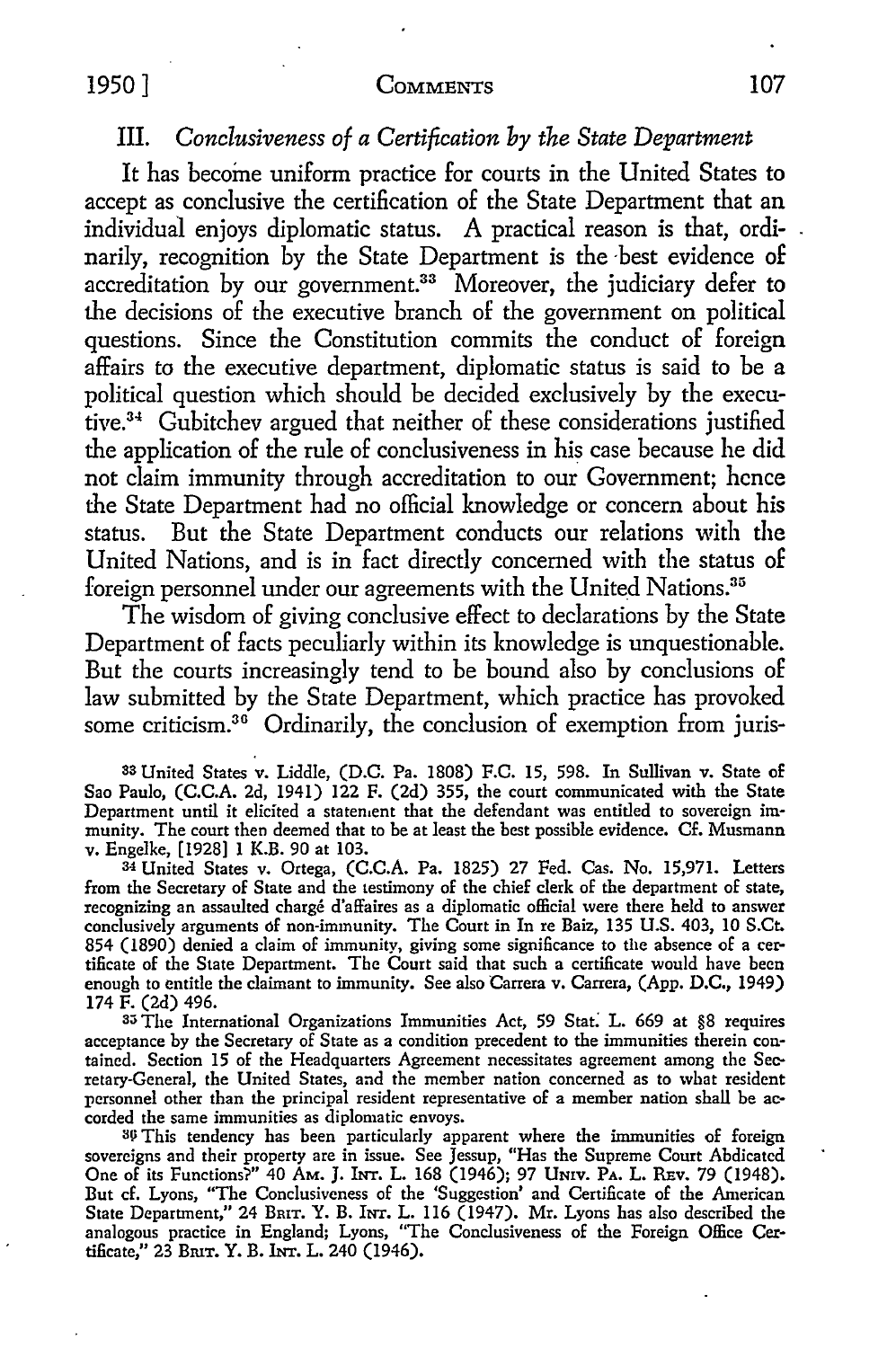diction follows automatically if the certification of immunity by the State Department is accepted, and the court has no alternative but to dismiss the action.<sup>37</sup> In the principal case, however, the State Department certified that Gubitchev did not enjoy diplomatic status. Although the court called this the "dispositive fact," the precise weight which it gave to the certification is not clear. The court considered the arguments of the defendant and refuted them, apparently not content to rely completely on the "dispositive fact." Judicial review in this situation is clearly desirable and probably will not embarrass the executive in its conduct of foreign affairs.<sup>38</sup> Denial by the State Department of a claim to immunity subjects the claimant at least prima facie to the jurisdiction of the court. The court is then free to inquire into the claims without interfering with diplomatic intercourse, because our Government has already decided that the claimant is not a recognized diplomat. Perhaps, in addition, the judiciary can prevent embarrassment to the State Department, if it appears that the State Department overlooked a valid basis for the claim.<sup>39</sup>

An even stronger case for judicial review exists where United Nations personnel are involved. The status of United Nations officials and delegates in the United States is determined exclusively by agreements and statutes.<sup>40</sup> The construction and application of statutes and treaties is ultimately a judicial function, and executive interpretation is highly persuasive but not conclusive.<sup>41</sup> Moreover, the general policy embodied in the pertinent agreements is not subject to unilateral change by the executive department or by the courts;<sup>42</sup> hence it is hard to see how the courts could embarrass the executive by a judicial determination of questions of law arising under the agreements. In the principal case, the first opinion of the court dealt with all the possible

87 See 1 OPPENHEIM-LAUTERPACHT, INTERNATIONAL LAW, 7th ed., 724-5 (1948).

38 But see Republic of Mexico v. Hoffman, 324 U.S. 30, 65 S.Ct. 530 (1944).

80 In the case of Wolf von Igel [FOREIGN RELATIONS OF THE UNITED STATES 807 at 810 (1916 Supp.)], Secretary of State Lansing intimated strongly that diplomatic immunity might not protect von Igel because of the gravity of the crimes charged. Authorities seem unanimous to the contrary. 2 HYDE, INTERNATIONAL LAW, 2d rev. ed., 1266-7 (1945); HERSEY, INTERNATIONAL PUBLIC LAW 288 (1912); 4 HACKWORTH, DIGEST OF INTERNA-TIONAL LAW 515-527 (1942); 4 MOORE, INTERNATIONAL LAW DIGEST 631-635 (1906).

40 The United States refuses to recognize any right of immunity existing under customary international law. Principal case, 84 F. Supp. 472 at 476 (1949).

41 Charlton v. Kelly, Sheriff, 229 U.S. 447 at 468, 33 S.Ct. 945 (1913); Sullivan v. Kidd, 254 U.S. 433 at 442, 41 S.Ct. 158 (1921); 2 HYDE, INTERNATIONAL LAW, 2d rev. ed., 1484 (1945). Cf. 3 HACKWORTH, DIGEST OF INTERNATIONAL LAW 48-9 (1942). The Headquarters Agreement on approval by Congress has the full legal effect of a treaty. **15**  DEPT. STATE BULL. 1068 (1946).

<sup>42</sup> See 5 HACKWORTH, DIGEST OF INTERNATIONAL LAW 268-269 (1942).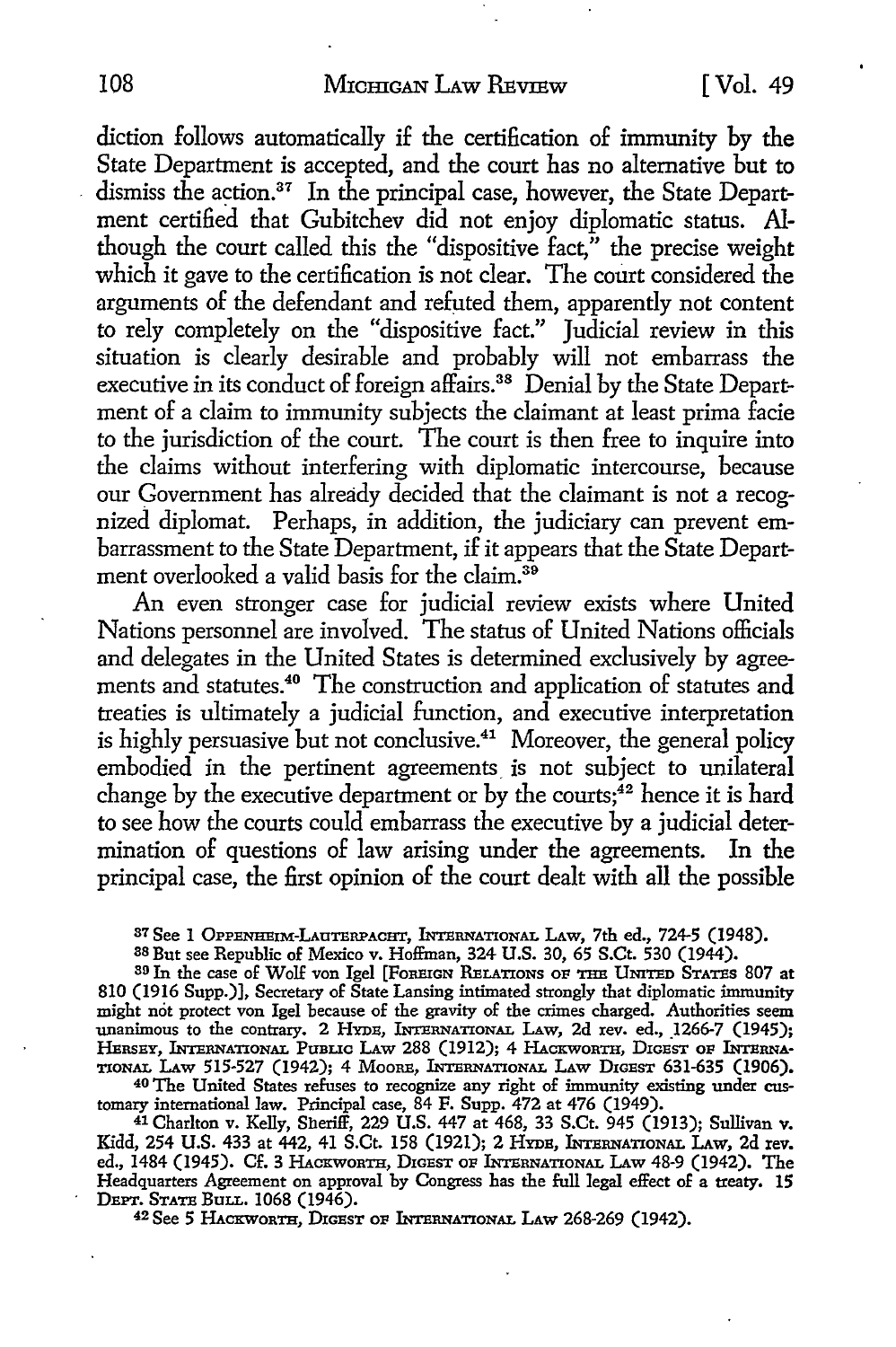statutory sources of immunity. Similar cases, however, categorically approve the rule of conclusiveness, although they generally cite the applicable agreement and take notice that in fact the person claiming immunity is covered thereby.<sup>43</sup>

This tendency to give conclusive effect to State Department decisions is not wholly justified by the terms of the Headquarters Agreement. Section 7(c) vests jurisdiction in federal, state, and local courts over acts done in the Headquarters District, except as otherwise provided in the agreement. Section 13(b)(l) contemplates deportation proceedings which may be instituted with the approval of the Secretary of State. On the other hand, the agreement provides for settlement of disputes between the United States and the United Nations concerning the construction or application of the agreement ''by negotiation or other agreed mode of settlement," by arbitration, or by advisory opinion of the International Court of Justice, which is then made binding in the arbitration. This provision, however, does not touch disputes between the United States and other member nations and had no application to the principal case. None of the provisions of the Agreement necessitate the abdication of judicial functions by the courts.

# IV. *Conclusion*

The political consequences of the *Gubitchev* case have overshadowed the problems of international and municipal law that it presented. Congressional apprehension of further security leaks in the State Department has resulted in renewed accusations and investigations, which have weakened public confidence in our foreign policy and in the people who are responsible for its execution. Secretary of State Acheson was accused of ''bungling" the affair because he had Gubitchev's sentence suspended.<sup>44</sup> The case provided excellent propaganda for the Russian press, which charged that the evidence was illegally obtained,45 that the decision violated basic principles of inter-

4B Tsiang v. Tsiang, 86 N.Y.S. (2d) 556 (1949); Friedberg v. Santa Cruz, 86 **N.Y.S.**  (2d) 360 (1949); City of New Rochelle v. Page-Sharp, 91 N.Y.S. (2d) 290 (1949); Curran v. City of New York, 77 N.Y.S. (2d) 206 (1947). In the Friedborg case the court held that it was deprived of jurisdiction over the Chilean permanent representative to the United Nations and his wife by the Headquarters Agreement, construed in conjunction with the provision of the Judicial Code which vested original and exclusive jurisdiction over actions against ambassadors of foreign states in the Supreme Court. In Westchester County v. Ranallo, 67 N.Y.S. (2d) 31 (1946), the court held the driver of Sec.-Gen. Lie's automobile not entitled to immunity under the International Organizations Immunities Act, but stated that the question of immunity should be decided by the State Department, not by the courts.

<sup>44</sup>N.Y. T1MEs, March 11, 1950, p. 5: I.

45 See United States v. Coplon, (D.C. N.Y. 1950) 88 F. Supp. 921.